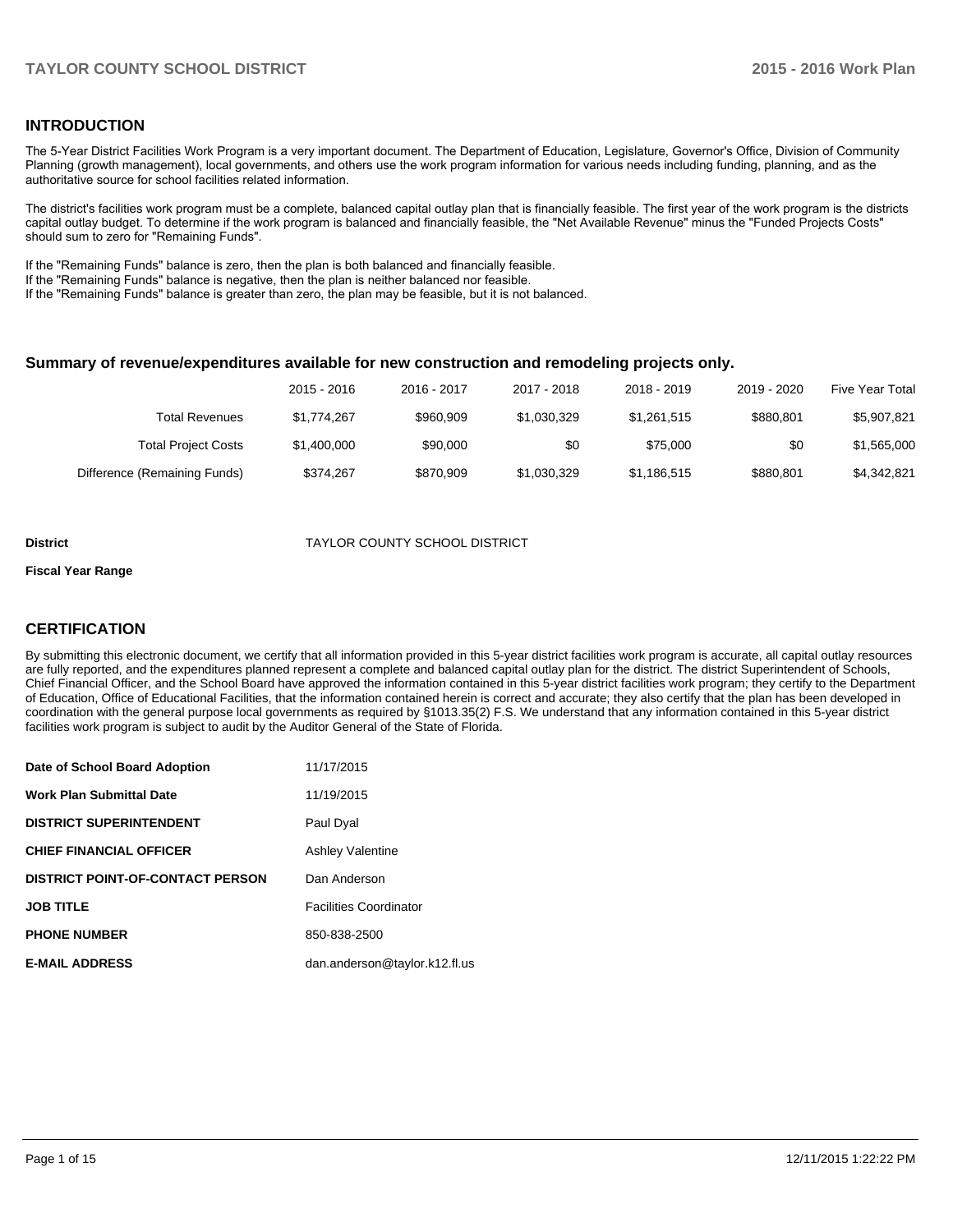# **Expenditures**

#### **Expenditure for Maintenance, Repair and Renovation from 1.50-Mills and PECO**

Annually, prior to the adoption of the district school budget, each school board must prepare a tentative district facilities work program that includes a schedule of major repair and renovation projects necessary to maintain the educational and ancillary facilities of the district.

|                                  | Item                                                                                                                                                                                                                                                                       | $2015 - 2016$<br><b>Actual Budget</b> | 2016 - 2017<br>Projected | 2017 - 2018<br>Projected | 2018 - 2019<br>Projected | 2019 - 2020<br>Projected | <b>Total</b> |
|----------------------------------|----------------------------------------------------------------------------------------------------------------------------------------------------------------------------------------------------------------------------------------------------------------------------|---------------------------------------|--------------------------|--------------------------|--------------------------|--------------------------|--------------|
| <b>HVAC</b>                      |                                                                                                                                                                                                                                                                            | \$125,000                             | \$130,000                | \$130,000                | \$130,000                | \$130,000                | \$645,000    |
|                                  | Locations: ADMINISTRATION & ALTERNATIVE CENTER, FINANCE CENTER, PERRY PRIMARY, STEINHATCHEE SCHOOL, TAYLOR COUNTY<br>ELEMENTARY, TAYLOR COUNTY HEADSTART/PREK/ESE CENTER, TAYLOR COUNTY HIGH, TAYLOR COUNTY MIDDLE, TAYLOR<br>TECHNICAL INSTITUTE, TRANSPORTATION TERMINAL |                                       |                          |                          |                          |                          |              |
| Flooring                         |                                                                                                                                                                                                                                                                            | \$35,000                              | \$35,000                 | \$35,000                 | \$35,000                 | \$40,000                 | \$180,000    |
| Locations:                       | ADMINISTRATION & ALTERNATIVE CENTER, FINANCE CENTER, PERRY PRIMARY, STEINHATCHEE SCHOOL, TAYLOR COUNTY<br>ELEMENTARY, TAYLOR COUNTY HEADSTART/PREK/ESE CENTER, TAYLOR COUNTY HIGH, TAYLOR COUNTY MIDDLE, TAYLOR<br>TECHNICAL INSTITUTE, TRANSPORTATION TERMINAL            |                                       |                          |                          |                          |                          |              |
| Roofing                          |                                                                                                                                                                                                                                                                            | \$40,000                              | \$45,000                 | \$40,000                 | \$40,000                 | \$35,000                 | \$200,000    |
| Locations:                       | ADMINISTRATION & ALTERNATIVE CENTER, FINANCE CENTER, PERRY PRIMARY, STEINHATCHEE SCHOOL, TAYLOR COUNTY<br>ELEMENTARY, TAYLOR COUNTY HEADSTART/PREK/ESE CENTER, TAYLOR COUNTY HIGH, TAYLOR COUNTY MIDDLE, TAYLOR<br>TECHNICAL INSTITUTE, TRANSPORTATION TERMINAL            |                                       |                          |                          |                          |                          |              |
| Safety to Life                   |                                                                                                                                                                                                                                                                            | \$30,000                              | \$20,000                 | \$30,000                 | \$30,000                 | \$30,000                 | \$140,000    |
| Locations:                       | ADMINISTRATION & ALTERNATIVE CENTER, FINANCE CENTER, PERRY PRIMARY, STEINHATCHEE SCHOOL, TAYLOR COUNTY<br>ELEMENTARY, TAYLOR COUNTY HEADSTART/PREK/ESE CENTER, TAYLOR COUNTY HIGH, TAYLOR COUNTY MIDDLE, TAYLOR<br>TECHNICAL INSTITUTE, TRANSPORTATION TERMINAL            |                                       |                          |                          |                          |                          |              |
| Fencing                          |                                                                                                                                                                                                                                                                            | \$20,000                              | \$20,000                 | \$20,000                 | \$25,000                 | \$20,000                 | \$105,000    |
|                                  | Locations: ADMINISTRATION & ALTERNATIVE CENTER, FINANCE CENTER, PERRY PRIMARY, STEINHATCHEE SCHOOL, TAYLOR COUNTY<br>ELEMENTARY, TAYLOR COUNTY HEADSTART/PREK/ESE CENTER, TAYLOR COUNTY HIGH, TAYLOR COUNTY MIDDLE, TAYLOR<br>TECHNICAL INSTITUTE, TRANSPORTATION TERMINAL |                                       |                          |                          |                          |                          |              |
| Parking                          |                                                                                                                                                                                                                                                                            | \$20,000                              | \$20,000                 | \$20,000                 | \$25,000                 | \$35,000                 | \$120,000    |
|                                  | Locations: ADMINISTRATION & ALTERNATIVE CENTER, FINANCE CENTER, PERRY PRIMARY, STEINHATCHEE SCHOOL, TAYLOR COUNTY<br>ELEMENTARY, TAYLOR COUNTY HEADSTART/PREK/ESE CENTER, TAYLOR COUNTY HIGH, TAYLOR COUNTY MIDDLE, TAYLOR<br>TECHNICAL INSTITUTE, TRANSPORTATION TERMINAL |                                       |                          |                          |                          |                          |              |
| Electrical                       |                                                                                                                                                                                                                                                                            | \$40,000                              | \$40,000                 | \$40,000                 | \$40,000                 | \$40,000                 | \$200,000    |
| Locations:                       | ADMINISTRATION & ALTERNATIVE CENTER, FINANCE CENTER, PERRY PRIMARY, STEINHATCHEE SCHOOL, TAYLOR COUNTY<br>ELEMENTARY, TAYLOR COUNTY HEADSTART/PREK/ESE CENTER, TAYLOR COUNTY HIGH, TAYLOR COUNTY MIDDLE, TAYLOR<br>TECHNICAL INSTITUTE, TRANSPORTATION TERMINAL            |                                       |                          |                          |                          |                          |              |
| Fire Alarm                       |                                                                                                                                                                                                                                                                            | \$40,000                              | \$40,000                 | \$40,000                 | \$40,000                 | \$40,000                 | \$200,000    |
|                                  | Locations: ADMINISTRATION & ALTERNATIVE CENTER, FINANCE CENTER, PERRY PRIMARY, STEINHATCHEE SCHOOL, TAYLOR COUNTY<br>ELEMENTARY, TAYLOR COUNTY HEADSTART/PREK/ESE CENTER, TAYLOR COUNTY HIGH, TAYLOR COUNTY MIDDLE, TAYLOR<br>TECHNICAL INSTITUTE, TRANSPORTATION TERMINAL |                                       |                          |                          |                          |                          |              |
| Telephone/Intercom System        |                                                                                                                                                                                                                                                                            | \$15,000                              | \$15,000                 | \$15,000                 | \$15,000                 | \$15,000                 | \$75,000     |
|                                  | Locations: ADMINISTRATION & ALTERNATIVE CENTER, FINANCE CENTER, PERRY PRIMARY, STEINHATCHEE SCHOOL, TAYLOR COUNTY<br>ELEMENTARY, TAYLOR COUNTY HEADSTART/PREK/ESE CENTER, TAYLOR COUNTY HIGH, TAYLOR COUNTY MIDDLE, TAYLOR<br>TECHNICAL INSTITUTE, TRANSPORTATION TERMINAL |                                       |                          |                          |                          |                          |              |
| <b>Closed Circuit Television</b> |                                                                                                                                                                                                                                                                            | \$15,000                              | \$15,000                 | \$15,000                 | \$15,000                 | \$15,000                 | \$75,000     |
| Locations:                       | ADMINISTRATION & ALTERNATIVE CENTER, FINANCE CENTER, PERRY PRIMARY, STEINHATCHEE SCHOOL, TAYLOR COUNTY<br>ELEMENTARY, TAYLOR COUNTY HEADSTART/PREK/ESE CENTER, TAYLOR COUNTY HIGH, TAYLOR COUNTY MIDDLE, TAYLOR<br>TECHNICAL INSTITUTE, TRANSPORTATION TERMINAL            |                                       |                          |                          |                          |                          |              |
| Paint                            |                                                                                                                                                                                                                                                                            | \$30,000                              | \$30,000                 | \$30,000                 | \$30,000                 | \$30,000                 | \$150,000    |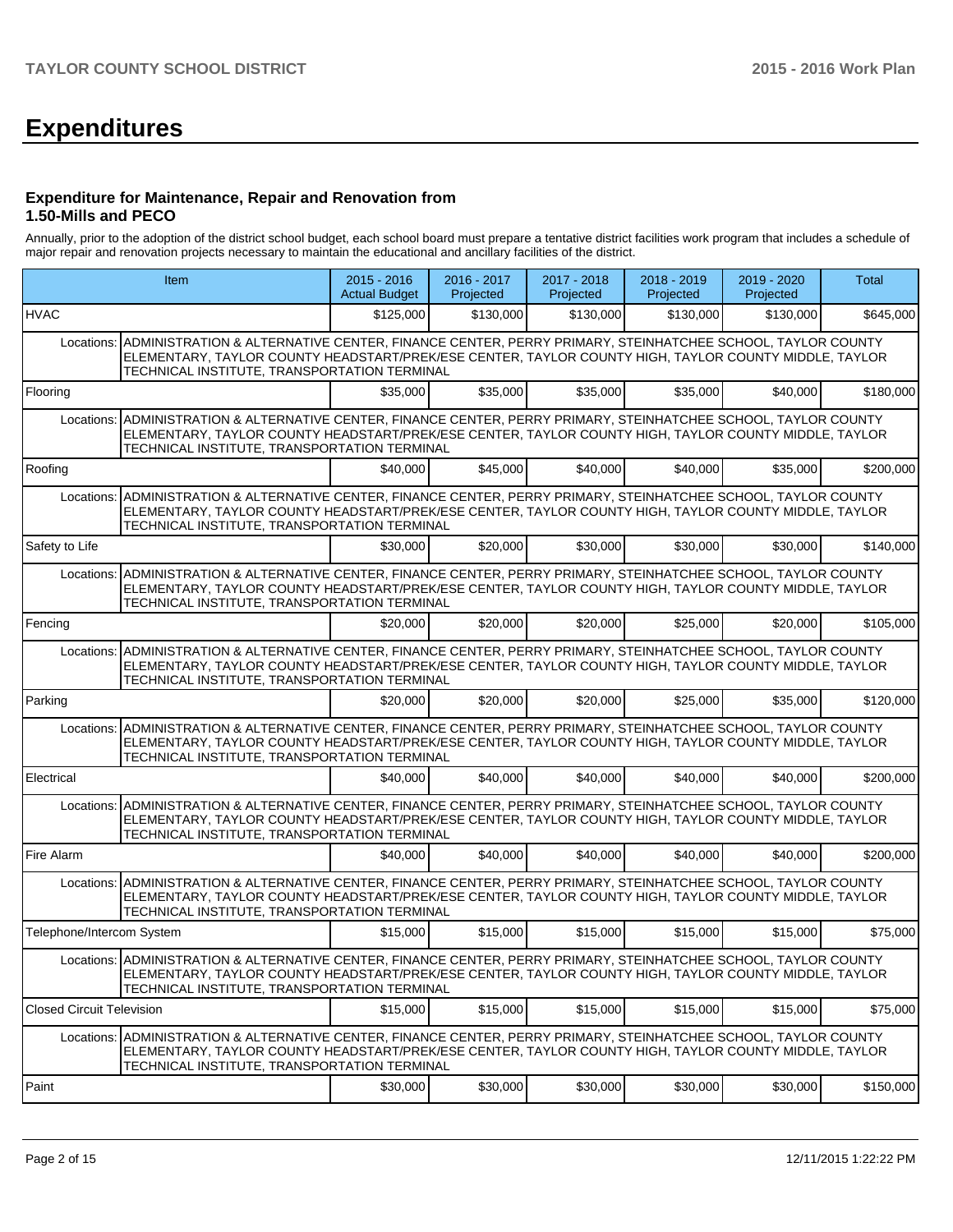|                                                                                              | Locations: ADMINISTRATION & ALTERNATIVE CENTER, FINANCE CENTER, PERRY PRIMARY, STEINHATCHEE SCHOOL, TAYLOR COUNTY<br>ELEMENTARY, TAYLOR COUNTY HEADSTART/PREK/ESE CENTER, TAYLOR COUNTY HIGH, TAYLOR COUNTY MIDDLE, TAYLOR<br>TECHNICAL INSTITUTE, TRANSPORTATION TERMINAL |  |  |  |  |           |  |  |  |  |  |
|----------------------------------------------------------------------------------------------|----------------------------------------------------------------------------------------------------------------------------------------------------------------------------------------------------------------------------------------------------------------------------|--|--|--|--|-----------|--|--|--|--|--|
| \$130,000<br>\$130,000<br>\$130,000<br>\$30,000<br>Maintenance/Repair<br>\$130,000           |                                                                                                                                                                                                                                                                            |  |  |  |  | \$550,000 |  |  |  |  |  |
|                                                                                              | Locations: ADMINISTRATION & ALTERNATIVE CENTER, FINANCE CENTER, PERRY PRIMARY, STEINHATCHEE SCHOOL, TAYLOR COUNTY<br>ELEMENTARY, TAYLOR COUNTY HEADSTART/PREK/ESE CENTER, TAYLOR COUNTY HIGH, TAYLOR COUNTY MIDDLE, TAYLOR<br>TECHNICAL INSTITUTE, TRANSPORTATION TERMINAL |  |  |  |  |           |  |  |  |  |  |
| Sub Total: I<br>\$540,000<br>\$545,000<br>\$455.000<br>\$2,640,000<br>\$560,000<br>\$540,000 |                                                                                                                                                                                                                                                                            |  |  |  |  |           |  |  |  |  |  |

| PECO Maintenance Expenditures | \$92,674  | \$129.744 | \$144.206 | \$170.913 | \$184.671 | \$722,208   |
|-------------------------------|-----------|-----------|-----------|-----------|-----------|-------------|
| 1.50 Mill Sub Total: I        | \$547,326 | \$510,256 | \$500,794 | \$384,087 | \$475,329 | \$2,417,792 |

| Other Items                                                                                                                                                                                                                                                                |          | $2015 - 2016$<br><b>Actual Budget</b> | $2016 - 2017$<br>Projected | $2017 - 2018$<br>Projected | $2018 - 2019$<br>Projected | $2019 - 2020$<br>Projected | Total       |  |  |
|----------------------------------------------------------------------------------------------------------------------------------------------------------------------------------------------------------------------------------------------------------------------------|----------|---------------------------------------|----------------------------|----------------------------|----------------------------|----------------------------|-------------|--|--|
| Furniture and Instructional Equipment                                                                                                                                                                                                                                      |          | \$100,000                             | \$100,000                  | \$100,000                  | \$100,000                  | \$100,000                  | \$500,000   |  |  |
| Locations ADMINISTRATION & ALTERNATIVE CENTER, FINANCE CENTER, PERRY PRIMARY, STEINHATCHEE SCHOOL, TAYLOR COUNTY<br>IELEMENTARY. TAYLOR COUNTY HEADSTART/PREK/ESE CENTER. TAYLOR COUNTY HIGH. TAYLOR COUNTY MIDDLE. TAYLOR<br>TECHNICAL INSTITUTE. TRANSPORTATION TERMINAL |          |                                       |                            |                            |                            |                            |             |  |  |
|                                                                                                                                                                                                                                                                            | Total: I | \$640,000                             | \$640,000                  | \$645,000                  | \$555,000                  | \$660,000                  | \$3,140,000 |  |  |

# **Local 1.50 Mill Expenditure For Maintenance, Repair and Renovation**

Anticipated expenditures expected from local funding sources over the years covered by the current work plan.

| Item                                                         | 2015 - 2016<br><b>Actual Budget</b> | 2016 - 2017<br>Projected | 2017 - 2018<br>Projected | 2018 - 2019<br>Projected | 2019 - 2020<br>Projected | <b>Total</b> |
|--------------------------------------------------------------|-------------------------------------|--------------------------|--------------------------|--------------------------|--------------------------|--------------|
| Remaining Maint and Repair from 1.5 Mills                    | \$547,326                           | \$510,256                | \$500,794                | \$384,087                | \$475,329                | \$2,417,792  |
| Maintenance/Repair Salaries                                  | \$180,000                           | \$170,000                | \$180,000                | \$180,000                | \$180,000                | \$890,000    |
| School Bus Purchases                                         | \$900,000                           | \$500,000                | \$500,000                | \$500,000                | \$500,000                | \$2,900,000  |
| Other Vehicle Purchases                                      | \$25,000                            | \$0                      | \$35,000                 | \$0                      | \$0                      | \$60,000     |
| Capital Outlay Equipment                                     | \$175,000                           | \$175,000                | \$150,000                | \$150,000                | \$150,000                | \$800,000    |
| Rent/Lease Payments                                          | \$0                                 | \$0                      | \$0                      | \$0                      | \$0                      | \$0          |
| <b>COP Debt Service</b>                                      | \$0                                 | \$0                      | \$0                      | \$0                      | \$0                      | \$0          |
| Rent/Lease Relocatables                                      | \$0                                 | \$0                      | \$0                      | \$0                      | \$0                      | \$0          |
| <b>Environmental Problems</b>                                | \$0                                 | \$0                      | \$0                      | \$0                      | \$0                      | \$0          |
| ls.1011.14 Debt Service                                      | \$0                                 | \$0                      | \$0                      | \$0                      | \$0                      | \$0          |
| <b>Special Facilities Construction Account</b>               | \$0                                 | \$0                      | \$0                      | \$0                      | \$0                      | \$0          |
| Premiums for Property Casualty Insurance - 1011.71<br>(4a,b) | \$95,000                            | \$95,000                 | \$95,000                 | \$95,000                 | \$95,000                 | \$475,000    |
| Qualified School Construction Bonds (QSCB)                   | \$0                                 | \$0                      | \$0                      | \$0                      | \$0                      | \$0          |
| Qualified Zone Academy Bonds (QZAB)                          | \$0                                 | \$0                      | \$0                      | \$0                      | \$0                      | \$0          |
| Technology upgrades districtwide                             | \$500,000                           | \$180,000                | \$180,000                | \$180,000                | \$180,000                | \$1,220,000  |
| <b>Local Expenditure Totals:</b>                             | \$2,422,326                         | \$1,630,256              | \$1,640,794              | \$1,489,087              | \$1,580,329              | \$8,762,792  |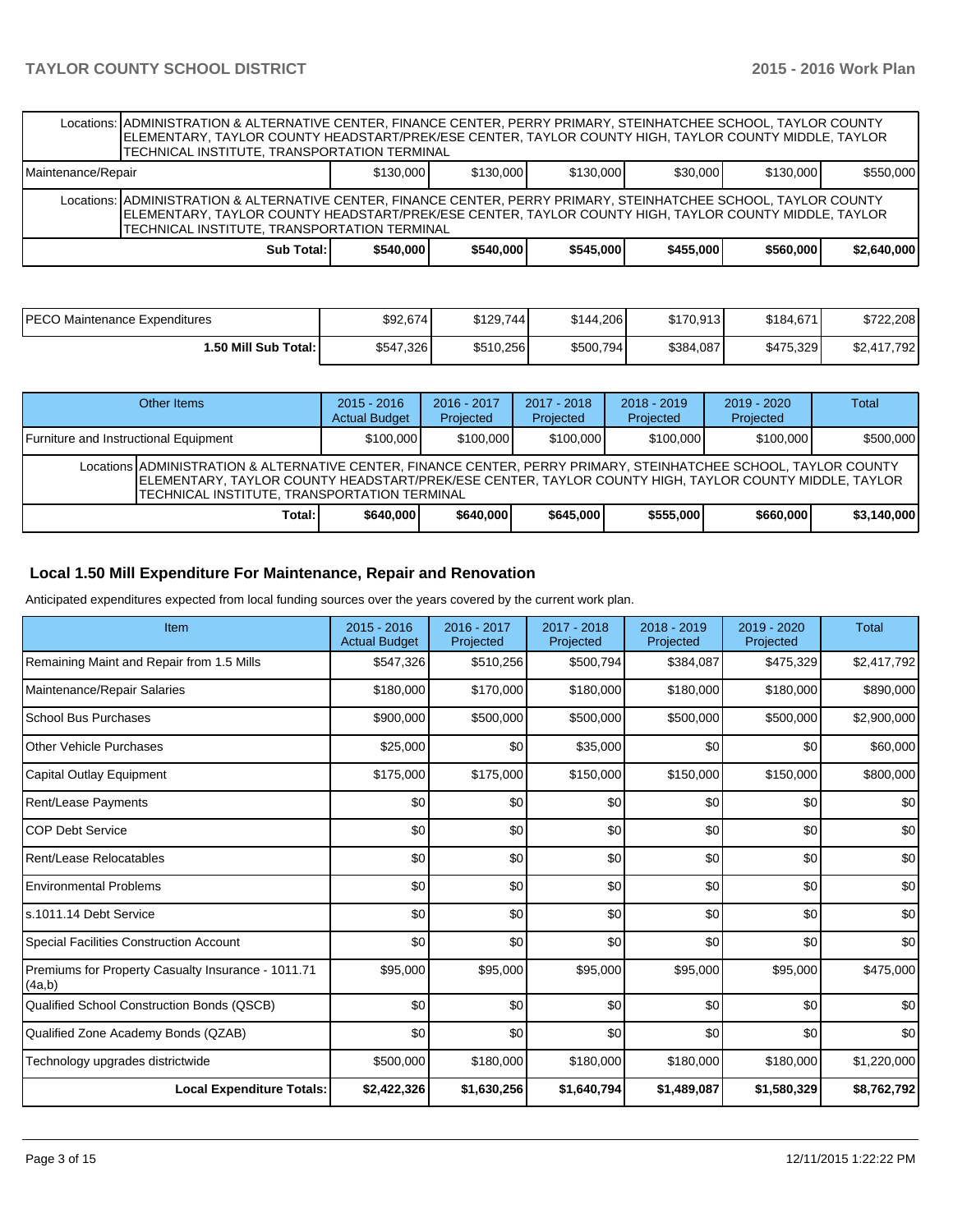# **Revenue**

## **1.50 Mill Revenue Source**

Schedule of Estimated Capital Outlay Revenue from each currently approved source which is estimated to be available for expenditures on the projects included in the tentative district facilities work program. All amounts are NET after considering carryover balances, interest earned, new COP's, 1011.14 and 1011.15 loans, etc. Districts cannot use 1.5-Mill funds for salaries except for those explicitly associated with maintenance/repair projects. (1011.71 (5), F.S.)

| Item                                                                             | Fund | $2015 - 2016$<br><b>Actual Value</b> | $2016 - 2017$<br>Projected | 2017 - 2018<br>Projected | $2018 - 2019$<br>Projected | 2019 - 2020<br>Projected | Total           |
|----------------------------------------------------------------------------------|------|--------------------------------------|----------------------------|--------------------------|----------------------------|--------------------------|-----------------|
| (1) Non-exempt property<br>assessed valuation                                    |      | \$1,364,921,636                      | \$1,403,356,975            | \$1,450,951,246          | \$1,498,260,067            | \$1,546,947,774          | \$7,264,437,698 |
| (2) The Millege projected for<br>discretionary capital outlay per<br>ls.1011.71  |      | 1.50                                 | 1.50 l                     | 1.50                     | 1.50                       | 1.50                     |                 |
| (3) Full value of the 1.50-Mill<br>discretionary capital outlay per<br>s.1011.71 |      | \$2,293,068                          | \$2,357,640                | \$2,437,598              | \$2,517,077                | \$2,598,872              | \$12,204,255    |
| (4) Value of the portion of the 1.50<br>-Mill ACTUALLY levied                    | 370  | \$2,293,068                          | \$2,357,640                | \$2,437,598              | \$2,517,077                | \$2,227,605              | \$11,832,988    |
| $(5)$ Difference of lines $(3)$ and $(4)$                                        |      | \$0                                  | \$0 <sub>1</sub>           | \$0                      | \$0                        | \$371,267                | \$371,267       |

# **PECO Revenue Source**

The figure in the row designated "PECO Maintenance" will be subtracted from funds available for new construction because PECO maintenance dollars cannot be used for new construction.

| Item                                  | Fund | $2015 - 2016$<br><b>Actual Budget</b> | 2016 - 2017<br>Projected | 2017 - 2018<br>Projected | $2018 - 2019$<br>Projected | $2019 - 2020$<br>Projected | Total     |
|---------------------------------------|------|---------------------------------------|--------------------------|--------------------------|----------------------------|----------------------------|-----------|
| <b>IPECO New Construction</b>         | 340  | \$0 <sub>1</sub>                      | \$0                      | \$0                      | \$0 <sub>0</sub>           | \$0                        | \$0       |
| <b>IPECO Maintenance Expenditures</b> |      | \$92.674                              | \$129.744                | \$144.206                | \$170.913                  | \$184.671                  | \$722,208 |
|                                       |      | \$92,674                              | \$129.744                | \$144.206                | \$170.913                  | \$184,671                  | \$722,208 |

# **CO & DS Revenue Source**

Revenue from Capital Outlay and Debt Service funds.

| Item                                             | Fund | $2015 - 2016$<br><b>Actual Budget</b> | 2016 - 2017<br>Projected | 2017 - 2018<br>Projected | $2018 - 2019$<br>Projected | $2019 - 2020$<br>Projected | Total     |
|--------------------------------------------------|------|---------------------------------------|--------------------------|--------------------------|----------------------------|----------------------------|-----------|
| ICO & DS Cash Flow-through<br><b>Distributed</b> | 360  | \$102.799                             | \$102.799                | \$102.799                | \$102.799                  | \$102.799                  | \$513,995 |
| ICO & DS Interest on<br>Undistributed CO         | 360  | \$726                                 | \$726                    | \$726                    | \$726                      | \$726                      | \$3,630   |
|                                                  |      | \$103,525                             | \$103,525                | \$103.525                | \$103.525                  | \$103,525                  | \$517,625 |

# **Fair Share Revenue Source**

All legally binding commitments for proportionate fair-share mitigation for impacts on public school facilities must be included in the 5-year district work program.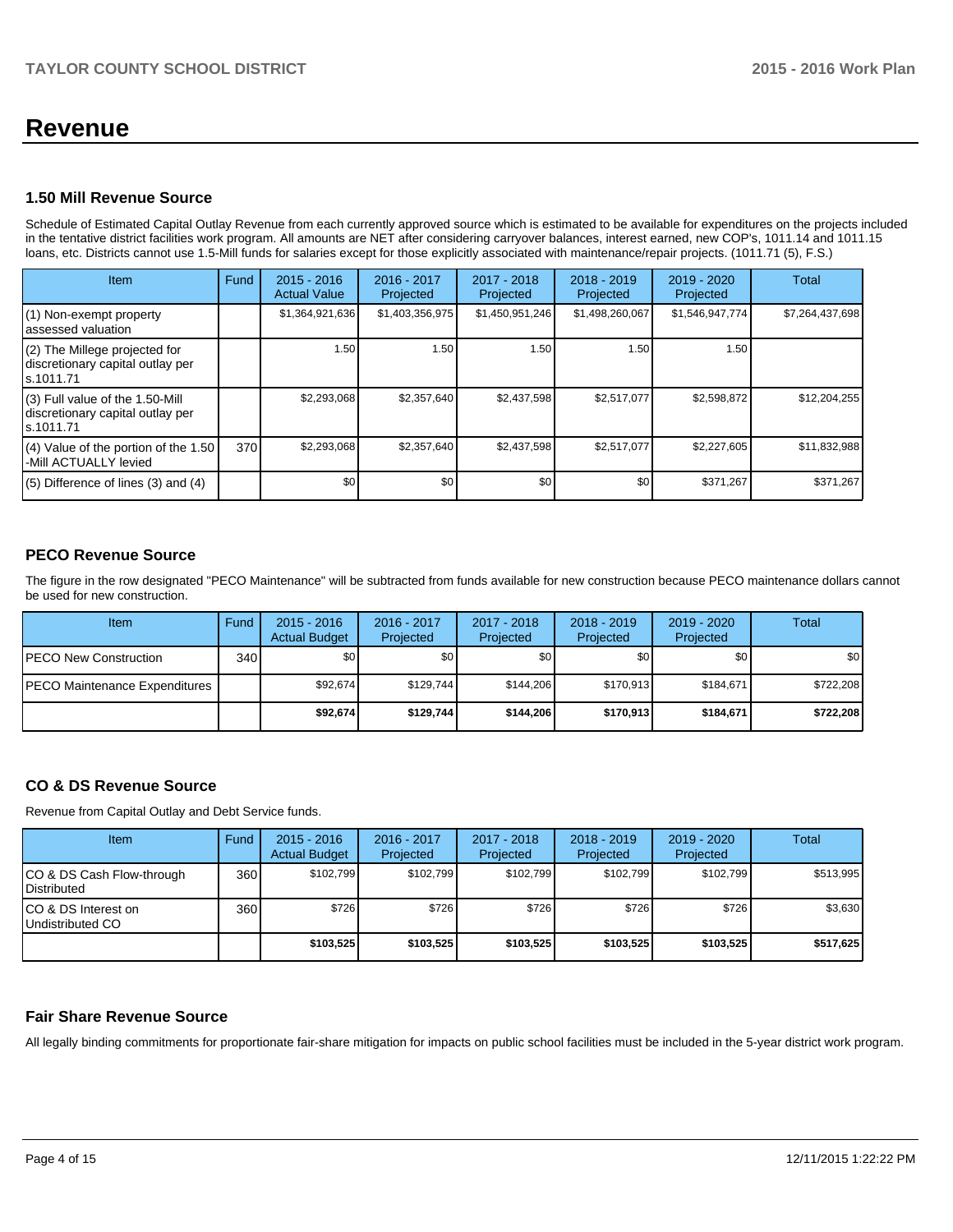Nothing reported for this section.

## **Sales Surtax Referendum**

Specific information about any referendum for a 1-cent or ½-cent surtax referendum during the previous year.

**Did the school district hold a surtax referendum during the past fiscal year 2014 - 2015?**

No

## **Additional Revenue Source**

Any additional revenue sources

| Item                                                                                                   | $2015 - 2016$<br><b>Actual Value</b> | 2016 - 2017<br>Projected | 2017 - 2018<br>Projected | 2018 - 2019<br>Projected | 2019 - 2020<br>Projected | <b>Total</b> |
|--------------------------------------------------------------------------------------------------------|--------------------------------------|--------------------------|--------------------------|--------------------------|--------------------------|--------------|
| Proceeds from a s.1011.14/15 F.S. Loans                                                                | \$0                                  | \$0                      | \$0                      | \$0                      | \$0                      | \$0          |
| District Bonds - Voted local bond<br>referendum proceeds per s.9, Art VII<br><b>State Constitution</b> | \$0                                  | \$0                      | \$0                      | \$0                      | \$0                      | \$0          |
| Proceeds from Special Act Bonds                                                                        | \$0                                  | \$0                      | \$0                      | \$0                      | \$0                      | \$0          |
| Estimated Revenue from CO & DS Bond<br>Sale                                                            | \$0                                  | \$0                      | \$0                      | \$0                      | \$0                      | \$0          |
| Proceeds from Voted Capital<br>Improvements millage                                                    | \$0                                  | \$0                      | \$0                      | \$0                      | \$0                      | \$0          |
| Other Revenue for Other Capital Projects                                                               | \$0                                  | \$0                      | \$0                      | \$0                      | \$0                      | \$0          |
| Proceeds from 1/2 cent sales surtax<br>authorized by school board                                      | \$0                                  | \$0                      | \$0                      | \$0                      | \$0                      | \$0          |
| Proceeds from local governmental<br>infrastructure sales surtax                                        | \$0                                  | \$0                      | \$0                      | \$0                      | \$0                      | \$0          |
| Proceeds from Certificates of<br>Participation (COP's) Sale                                            | \$0                                  | \$0                      | \$0                      | \$0                      | \$0                      | \$0          |
| Classrooms First Bond proceeds amount<br>authorized in FY 1997-98                                      | \$0                                  | \$0                      | \$0                      | \$0                      | \$0                      | \$0          |
| Classrooms for Kids                                                                                    | \$130,000                            | \$130,000                | \$130,000                | \$130,000                | \$130,000                | \$650,000    |
| <b>District Equity Recognition</b>                                                                     | \$0                                  | \$0                      | \$0                      | \$0                      | \$0                      | \$0          |
| <b>Federal Grants</b>                                                                                  | \$0                                  | \$0                      | \$0                      | \$0                      | \$0                      | \$0          |
| Proportionate share mitigation (actual<br>cash revenue only, not in kind donations)                    | \$0                                  | \$0                      | \$0                      | \$0                      | \$0                      | \$0          |
| Impact fees received                                                                                   | \$0                                  | \$0                      | \$0                      | \$0                      | \$0                      | \$0          |
| Private donations                                                                                      | \$0                                  | \$0                      | \$0                      | \$0                      | \$0                      | \$0          |
| Grants from local governments or not-for-<br>profit organizations                                      | \$0                                  | \$0                      | \$0                      | \$0                      | \$0                      | \$0          |
| Interest, Including Profit On Investment                                                               | \$0                                  | \$0                      | \$0                      | \$0                      | \$0                      | \$0          |
| Revenue from Bonds pledging proceeds<br>from 1 cent or 1/2 cent Sales Surtax                           | \$0                                  | \$0                      | \$0                      | \$0                      | \$0                      | \$0          |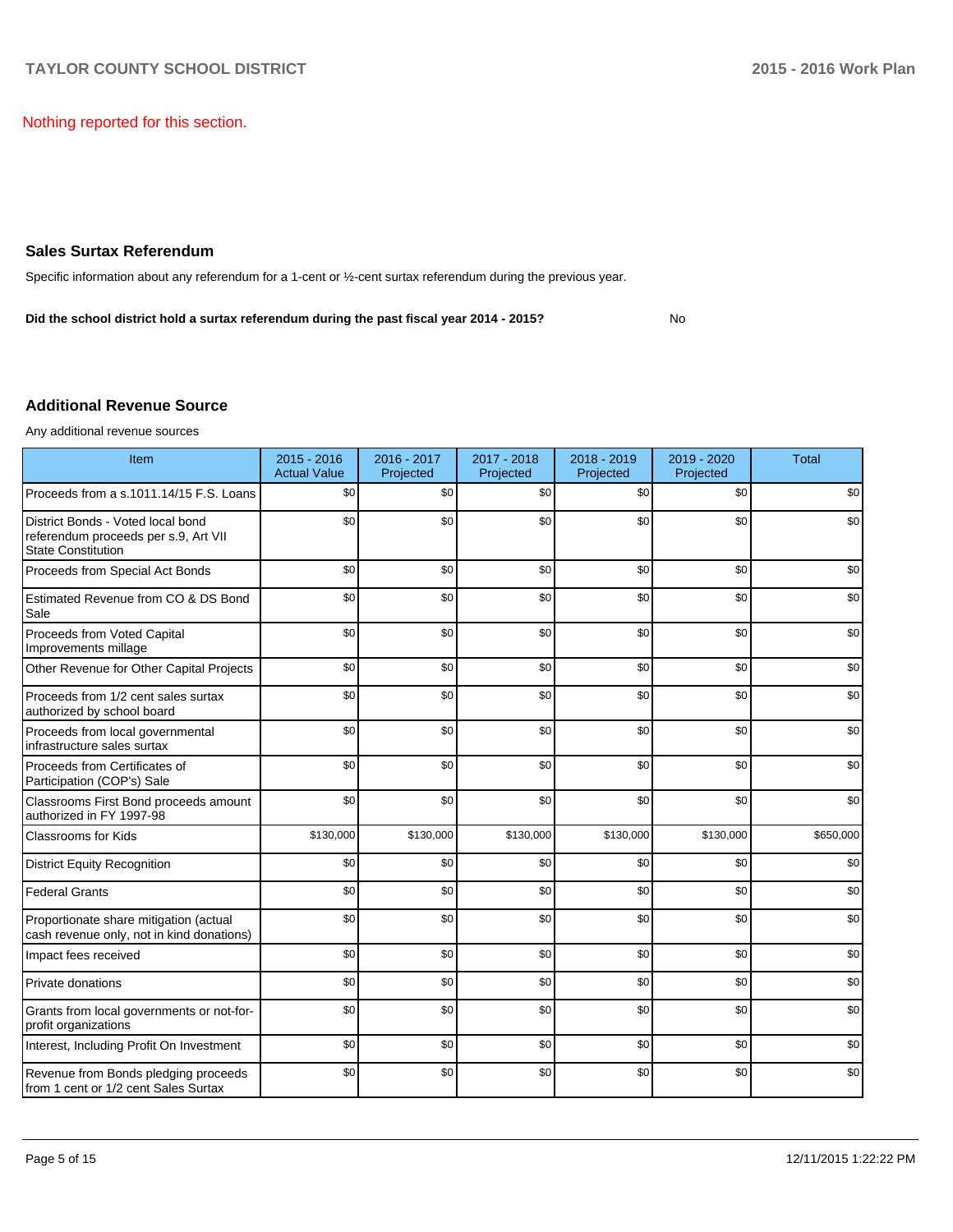# **TAYLOR COUNTY SCHOOL DISTRICT 2015 - 2016 Work Plan**

| <b>ITotal Fund Balance Carried Forward</b>                                                                          | \$1,670,000 | \$0       | \$0       | \$0       | \$0       | \$1,670,000 |
|---------------------------------------------------------------------------------------------------------------------|-------------|-----------|-----------|-----------|-----------|-------------|
| General Capital Outlay Obligated Fund<br>Balance Carried Forward From Total<br><b>IFund Balance Carried Forward</b> | \$0         | \$0       | \$0       | \$0       | \$0       | \$0         |
| Special Facilities Construction Account                                                                             | \$0         | \$0       | \$0       | \$0       | \$0       | \$0         |
| One Cent - 1/2 Cent Sales Surtax Debt<br><b>I Service From Total Fund Balance Carried</b><br><b>IForward</b>        | \$0         | \$0       | \$0       | \$0       | \$0       | \$0         |
| Capital Outlay Projects Funds Balance<br>Carried Forward From Total Fund<br><b>Balance Carried Forward</b>          | \$0         | \$0       | \$0       | \$0       | \$0       | \$0         |
| <b>Subtotal</b>                                                                                                     | \$1,800,000 | \$130,000 | \$130,000 | \$130,000 | \$130,000 | \$2,320,000 |

# **Total Revenue Summary**

| <b>Item Name</b>                                            | $2015 - 2016$<br><b>Budget</b> | 2016 - 2017<br>Projected | 2017 - 2018<br>Projected | $2018 - 2019$<br>Projected | $2019 - 2020$<br>Projected | <b>Five Year Total</b> |
|-------------------------------------------------------------|--------------------------------|--------------------------|--------------------------|----------------------------|----------------------------|------------------------|
| Local 1.5 Mill Discretionary Capital Outlay<br>Revenue      | \$2,293,068                    | \$2,357,640              | \$2.437.598              | \$2,517,077                | \$2,227,605                | \$11,832,988           |
| IPECO and 1.5 Mill Maint and Other 1.5<br>Mill Expenditures | (\$2,422,326)                  | (\$1,630,256)            | (S1, 640, 794)           | (\$1,489,087)              | (\$1,580,329)              | (\$8,762,792)          |
| <b>IPECO Maintenance Revenue</b>                            | \$92,674                       | \$129.744                | \$144.206                | \$170.913                  | \$184.671                  | \$722,208              |
| Available 1.50 Mill for New<br><b>Construction</b>          | (\$129, 258)                   | \$727,384                | \$796.804                | \$1,027,990                | \$647,276                  | \$3,070,196            |

| <b>Item Name</b>                 | $2015 - 2016$<br><b>Budget</b> | 2016 - 2017<br>Projected | 2017 - 2018<br>Projected | $2018 - 2019$<br>Projected | 2019 - 2020<br>Projected | <b>Five Year Total</b> |
|----------------------------------|--------------------------------|--------------------------|--------------------------|----------------------------|--------------------------|------------------------|
| ICO & DS Revenue                 | \$103,525                      | \$103,525                | \$103,525                | \$103,525                  | \$103,525                | \$517,625              |
| IPECO New Construction Revenue   | \$0                            | \$0                      | \$0                      | \$0                        | \$0 <sub>1</sub>         | \$0                    |
| Other/Additional Revenue         | \$1,800,000                    | \$130,000                | \$130,000                | \$130,000                  | \$130,000                | \$2,320,000            |
| <b>Total Additional Revenuel</b> | \$1,903,525                    | \$233,525                | \$233,525                | \$233,525                  | \$233,525                | \$2,837,625            |
| <b>Total Available Revenue</b>   | \$1,774,267                    | \$960,909                | \$1,030,329              | \$1,261,515                | \$880,801                | \$5,907,821            |

# **Project Schedules**

# **Capacity Project Schedules**

A schedule of capital outlay projects necessary to ensure the availability of satisfactory classrooms for the projected student enrollment in K-12 programs.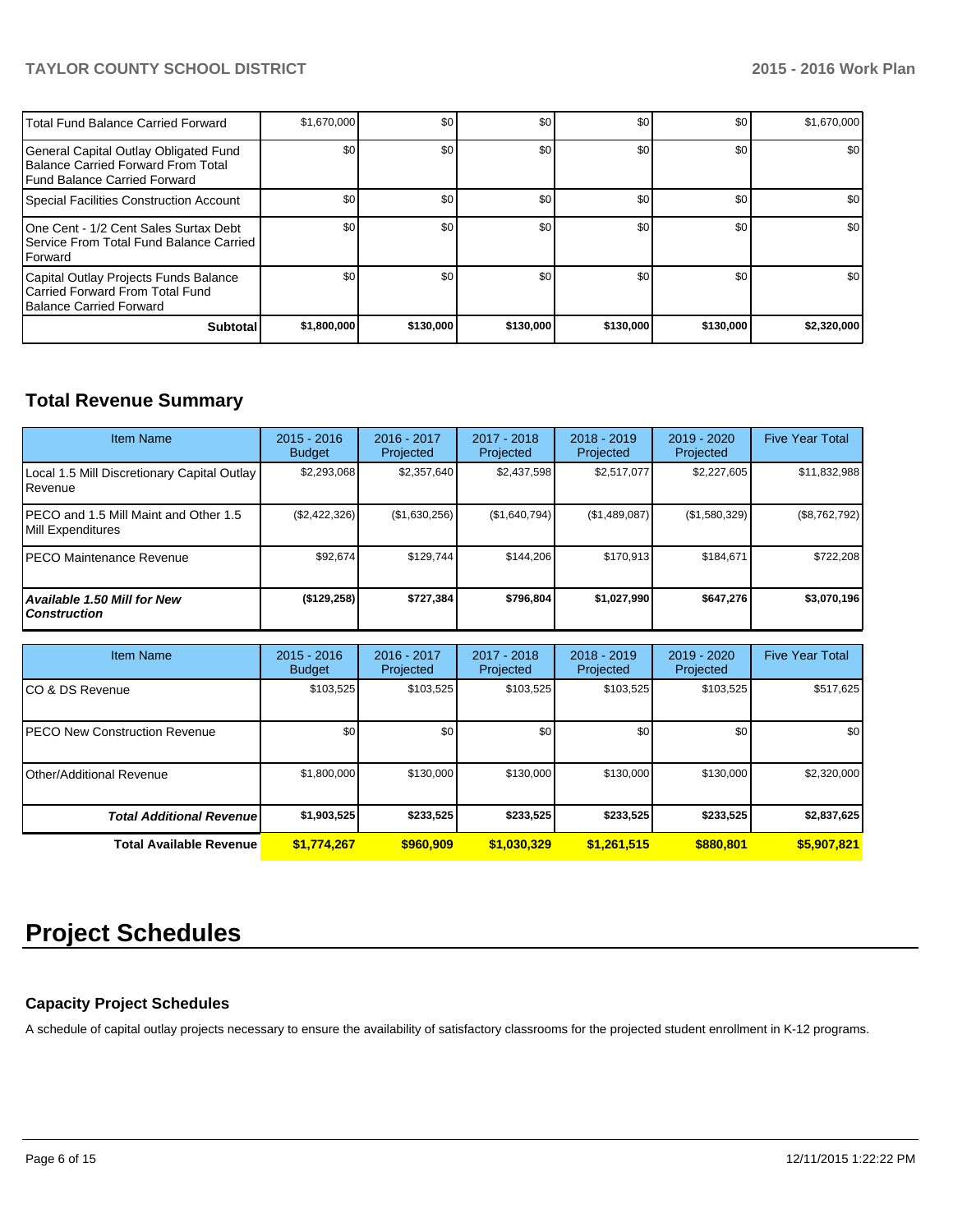# **TAYLOR COUNTY SCHOOL DISTRICT 2015 - 2016 Work Plan**

| <b>Project Description</b> | Location          |                          | $2015 - 2016$ | 2016 - 2017 | 2017 - 2018 | 2018 - 2019 | 2019 - 2020 | <b>Total</b> | Funded |
|----------------------------|-------------------|--------------------------|---------------|-------------|-------------|-------------|-------------|--------------|--------|
| relocatable<br>classroom   | PERRY PRIMARY     | <b>Planned</b><br>Cost:  | \$40,000      | \$0         | \$0         | \$0         | \$0         | \$40,000 Yes |        |
|                            |                   | <b>Student Stations:</b> | 16            |             |             |             |             | 16           |        |
|                            | Total Classrooms: |                          |               | Ω           |             | $\Omega$    |             |              |        |
|                            |                   | Gross Sq Ft:             | 800           |             |             |             |             | 800          |        |
|                            |                   |                          |               |             |             |             |             |              |        |
|                            |                   | <b>Planned Cost:</b>     | \$40,000      | \$0         | \$0         | \$0         | \$0         | \$40,000     |        |
|                            |                   | <b>Student Stations:</b> | 16            | 0           | 0           | 0           | $\Omega$    | 16           |        |
|                            |                   | <b>Total Classrooms:</b> |               | Λ           | 0           |             | O           |              |        |
|                            |                   | Gross Sq Ft:             | 800           | 0           | 0           |             | 0           | 800          |        |

# **Other Project Schedules**

Major renovations, remodeling, and additions of capital outlay projects that do not add capacity to schools.

| <b>Project Description</b>                     | Location                                                           | $2015 - 2016$<br><b>Actual Budget</b> | 2016 - 2017<br>Projected | 2017 - 2018<br>Projected | 2018 - 2019<br>Projected | 2019 - 2020<br>Projected | <b>Total</b>  | <b>Funded</b>      |
|------------------------------------------------|--------------------------------------------------------------------|---------------------------------------|--------------------------|--------------------------|--------------------------|--------------------------|---------------|--------------------|
| purchase of new computers for<br>all teachers  | <b>TAYLOR COUNTY HIGH</b>                                          | \$0                                   | \$0                      | \$0                      | \$0                      | \$0                      |               | \$0 <sup>Yes</sup> |
| Security cameras and<br>monitoring system      | <b>TAYLOR COUNTY</b><br><b>ELEMENTARY</b>                          | \$40,000                              | \$0                      | \$0                      | \$0                      | \$0                      | \$40,000 Yes  |                    |
| Replace fire alarm system                      | <b>TAYLOR COUNTY</b><br><b>MIDDLE</b>                              | \$60,000                              | \$0                      | \$0                      | \$0                      | \$0                      | \$60,000 Yes  |                    |
| tech refresher                                 | <b>TAYLOR TECHNICAL</b><br><b>INSTITUTE</b>                        | \$225,000                             | \$0                      | \$0                      | \$0                      | \$0                      | \$225,000 Yes |                    |
| install security system                        | <b>TAYLOR COUNTY</b><br><b>HEADSTART/PREK/ESE</b><br><b>CENTER</b> | \$50,000                              | \$50,000                 | \$0                      | \$0                      | \$0                      | \$100,000 Yes |                    |
| replace carpet in tech lab                     | <b>TAYLOR COUNTY</b><br><b>MIDDLE</b>                              | \$25,000                              | \$0                      | \$0                      | \$0                      | \$0                      | \$25,000 Yes  |                    |
| border and mulch for<br>playground areas       | PERRY PRIMARY                                                      | \$25,000                              | \$0                      | \$0                      | \$0                      | \$0                      | \$25,000 Yes  |                    |
| new covered walkways for pick<br>up area       | <b>TAYLOR COUNTY HIGH</b>                                          | \$0                                   | \$0                      | \$0                      | \$75,000                 | \$0                      | \$75,000 Yes  |                    |
| add fresh air capability to<br>existing wings  | <b>TAYLOR COUNTY</b><br><b>MIDDLE</b>                              | \$100,000                             | \$0                      | \$0                      | \$0                      | \$0                      | \$100,000 Yes |                    |
| Install new computers                          | <b>TAYLOR COUNTY</b><br><b>MIDDLE</b>                              | \$225,000                             | \$0                      | \$0                      | \$0                      | \$0                      | \$225,000 Yes |                    |
| Add new control system for the<br>Daiken units | <b>TAYLOR COUNTY</b><br><b>MIDDLE</b>                              | \$25,000                              | \$0                      | \$0                      | \$0                      | \$0                      | \$25,000 Yes  |                    |
| bullet proof attendance booths                 | Location not specified                                             | \$0                                   | \$40,000                 | \$0                      | \$0                      | \$0                      | \$40,000 Yes  |                    |
| <b>Fence TTI</b>                               | <b>TAYLOR TECHNICAL</b><br><b>INSTITUTE</b>                        | \$35,000                              | \$0                      | \$0                      | \$0                      | \$0                      | \$35,000 Yes  |                    |
| install security system                        | <b>TRANSPORTATION</b><br><b>TERMINAL</b>                           | \$12,000                              | \$0                      | \$0                      | \$0                      | \$0                      | \$12,000 Yes  |                    |
| replace HVAC package and<br>split units        | <b>TAYLOR COUNTY</b><br><b>HEADSTART/PREK/ESE</b><br><b>CENTER</b> | \$40,000                              | \$0                      | \$0                      | \$0                      | \$0                      | \$40,000 Yes  |                    |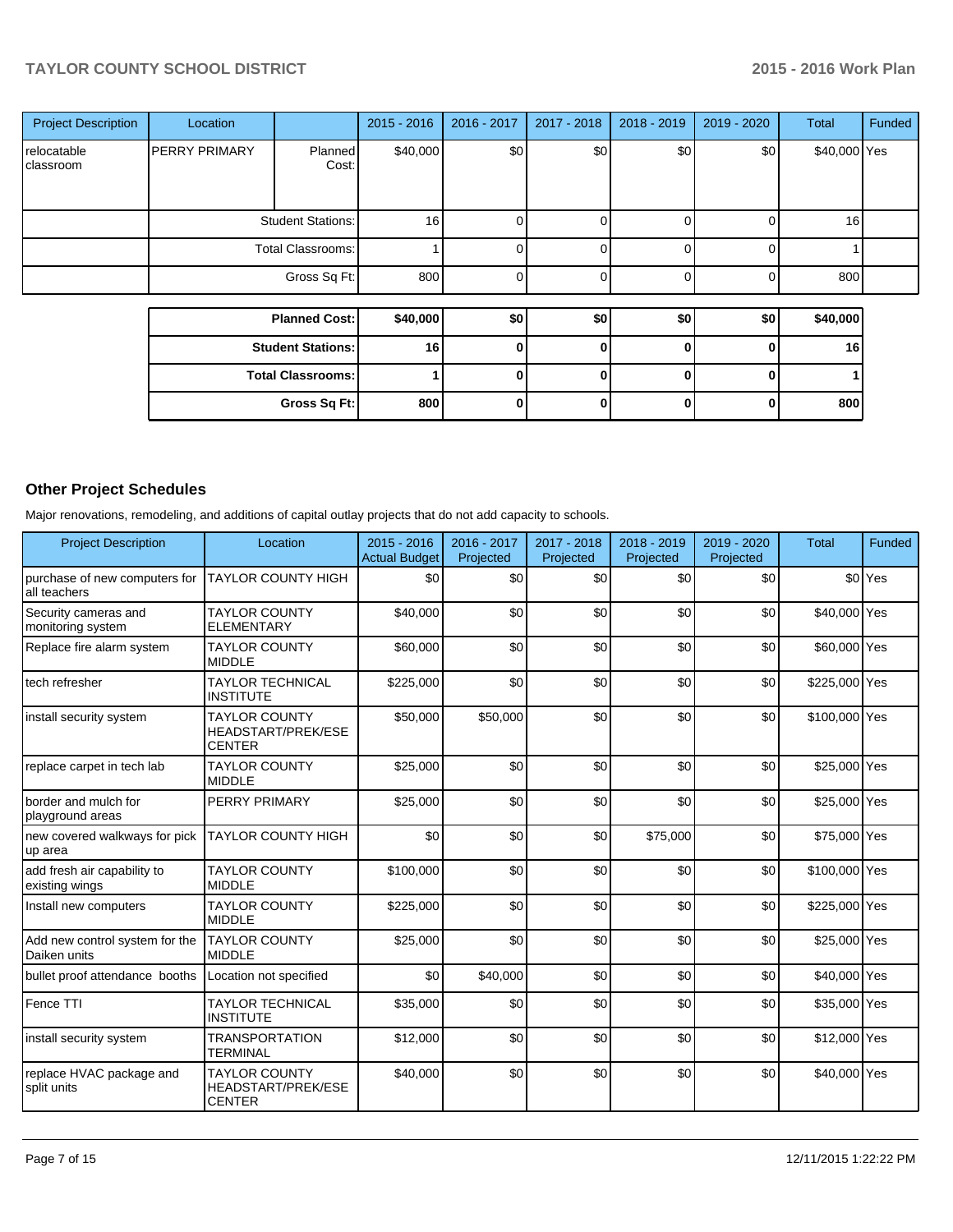|                                                               |                                                             | \$1,360,000 | \$90,000 | \$0 | \$75,000 | \$0 | \$1,525,000   |  |
|---------------------------------------------------------------|-------------------------------------------------------------|-------------|----------|-----|----------|-----|---------------|--|
| replace foodservice equipment                                 | <b>TAYLOR COUNTY</b><br><b>MIDDLE</b>                       | \$50,000    | \$0      | \$0 | \$0      | \$0 | \$50,000 Yes  |  |
| replace windows in wings with<br>walls and windows            | <b>TAYLOR COUNTY</b><br>HEADSTART/PREK/ESE<br><b>CENTER</b> | \$40,000    | \$0      | \$0 | \$0      | \$0 | \$40,000 Yes  |  |
| replace existing roof panels                                  | <b>TRANSPORTATION</b><br>TERMINAL                           | \$35,000    | \$0      | \$0 | \$0      | \$0 | \$35,000 Yes  |  |
| Purchace new student furniture                                | <b>TAYLOR COUNTY HIGH</b>                                   | \$100,000   | \$0      | \$0 | \$0      | \$0 | \$100,000 Yes |  |
| replace turf grass for PE field                               | <b>TAYLOR COUNTY HIGH</b>                                   | \$70,000    | \$0      | \$0 | \$0      | \$0 | \$70,000 Yes  |  |
| replace HVAC system in<br>technology                          | <b>TAYLOR COUNTY</b><br><b>MIDDLE</b>                       | \$8,000     | \$0      | \$0 | \$0      | \$0 | \$8,000 Yes   |  |
| add control system to Daiken<br><b>HVAC</b> system            | <b>TAYLOR COUNTY</b><br>HEADSTART/PREK/ESE<br><b>CENTER</b> | \$20,000    | \$0      | \$0 | \$0      | \$0 | \$20,000 Yes  |  |
| add additional office and<br>training space to transportation | <b>TRANSPORTATION</b><br><b>TERMINAL</b>                    | \$175,000   | \$0      | \$0 | \$0      | \$0 | \$175,000 Yes |  |

# **Additional Project Schedules**

Any projects that are not identified in the last approved educational plant survey.

| <b>Project Description</b>                    | Location                  | <b>Num</b> | $2015 - 2016$<br>Classroom   Actual Budget | 2016 - 2017<br>Projected | 2017 - 2018<br>Projected | 2018 - 2019<br>Projected | 2019 - 2020<br>Projected | Total | Funded |
|-----------------------------------------------|---------------------------|------------|--------------------------------------------|--------------------------|--------------------------|--------------------------|--------------------------|-------|--------|
| Project description not<br><b>I</b> specified | Location not<br>specified |            | \$0                                        | \$0                      | \$0                      | \$0                      | \$0                      |       | \$0 No |
|                                               |                           |            | \$0                                        | \$0                      | \$0                      | \$0                      | \$0                      | \$O   |        |

# **Non Funded Growth Management Project Schedules**

Schedule indicating which projects, due to planned development, that CANNOT be funded from current revenues projected over the next five years.

Nothing reported for this section.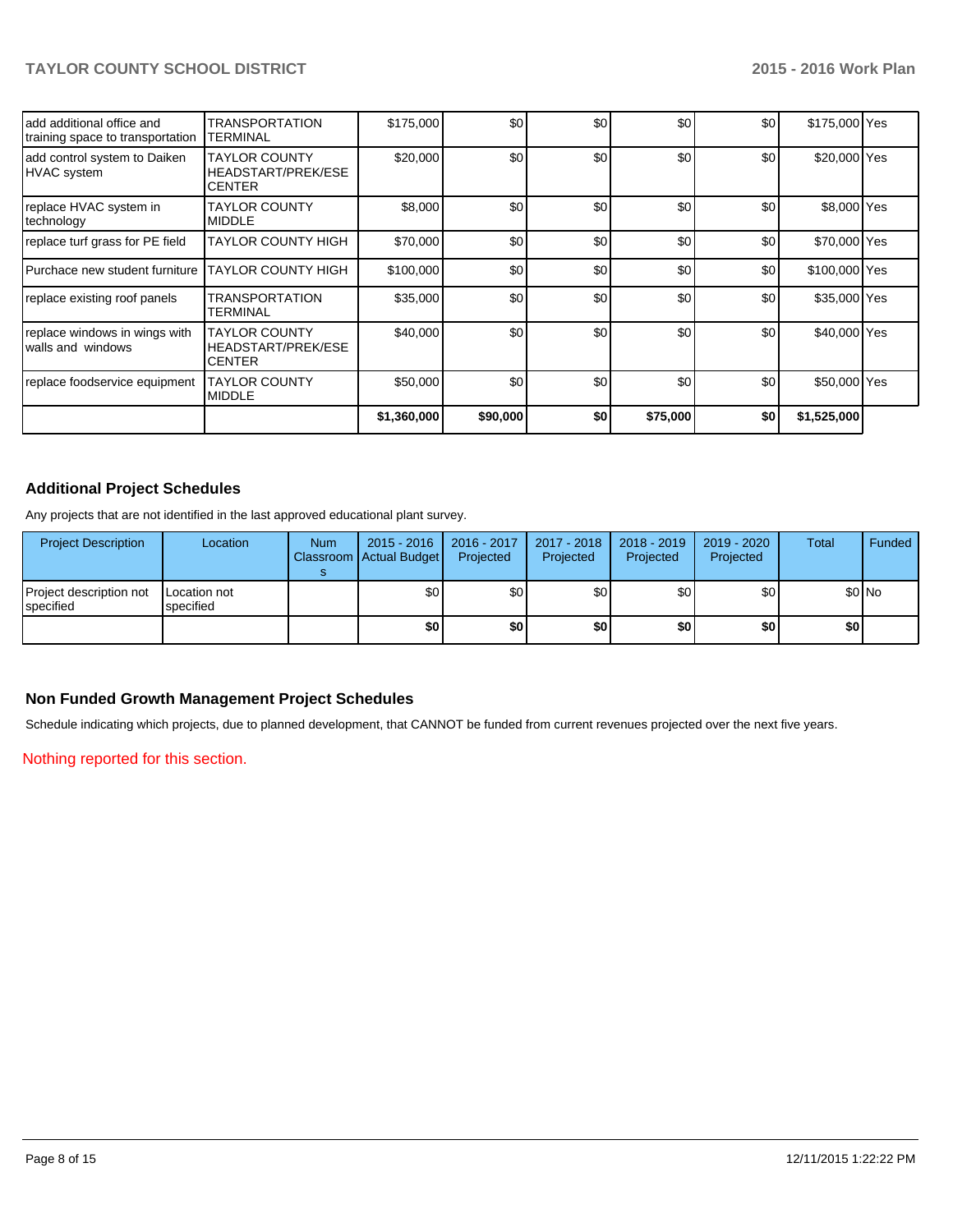# **Tracking**

# **Capacity Tracking**

| Location                                        | $2015 -$<br>2016 Satis.<br>Stu. Sta. | Actual<br>$2015 -$<br>2016 FISH<br>Capacity | Actual<br>$2014 -$<br>2015<br><b>COFTE</b> | # Class<br>Rooms | Actual<br>Average<br>$2015 -$<br>2016 Class<br><b>Size</b> | Actual<br>$2015 -$<br>2016<br><b>Utilization</b> | <b>New</b><br>Stu.<br>Capacity | <b>New</b><br>Rooms to<br>be<br>Added/Re<br>moved | Projected<br>$2019 -$<br>2020<br><b>COFTE</b> | Projected<br>$2019 -$<br>2020<br><b>Utilization</b> | Projected<br>$2019 -$<br><b>2020 Class</b><br><b>Size</b> |
|-------------------------------------------------|--------------------------------------|---------------------------------------------|--------------------------------------------|------------------|------------------------------------------------------------|--------------------------------------------------|--------------------------------|---------------------------------------------------|-----------------------------------------------|-----------------------------------------------------|-----------------------------------------------------------|
| ITAYLOR COUNTY<br>IMIDDLE                       | 1,001                                | 900                                         | 593                                        | 44               | 13 <sup>l</sup>                                            | 66.00 %                                          | $\Omega$                       | 0                                                 | 570                                           | 63.00 %                                             | 13                                                        |
| ITAYLOR COUNTY<br>HEADSTART/PREK/ESE<br>ICENTER | 401                                  | 401                                         | 37                                         | 23               | $\mathcal{P}$                                              | 9.00%                                            | $\Omega$                       | ſ                                                 | 35                                            | 9.00%                                               | $\overline{2}$                                            |
| ISTEINHATCHEE<br>ISCHOOL                        | 206                                  | 206                                         | 79                                         | 10               | 8                                                          | 38.00 %                                          | $\Omega$                       | $\Omega$                                          | 65                                            | 32.00 %                                             | $\overline{7}$                                            |
| ITAYLOR TECHNICAL<br>IINSTITUTE                 | 261                                  | 313                                         | 66                                         | 16               | 4                                                          | 21.00 %                                          | $\Omega$                       | $\Omega$                                          | 50                                            | 16.00 %                                             | 3                                                         |
| IPERRY PRIMARY                                  | 670                                  | 670                                         | 742                                        | 13               | 57                                                         | 111.00 %                                         | $\Omega$                       | ∩                                                 | 670                                           | 100.00%                                             | 52                                                        |
| ITAYLOR COUNTY HIGH                             | 911                                  | 774                                         | 623                                        | 40               | 16                                                         | 81.00 %                                          | $\Omega$                       | $\Omega$                                          | 590                                           | 76.00 %                                             | 15                                                        |
| ITAYLOR COUNTY<br>IELEMENTARY                   | 932                                  | 932                                         | 612                                        | 47               | 13                                                         | 66.00 %                                          | $\Omega$                       | $\Omega$                                          | 574                                           | 62.00%                                              | 12                                                        |
|                                                 | 4,382                                | 4,196                                       | 2,752                                      | 193              | 14                                                         | 65.58 %                                          | 0                              | 0                                                 | 2,554                                         | 60.87%                                              | 13                                                        |

The COFTE Projected Total (2,554) for 2019 - 2020 must match the Official Forecasted COFTE Total (2,554 ) for 2019 - 2020 before this section can be completed. In the event that the COFTE Projected Total does not match the Official forecasted COFTE, then the Balanced Projected COFTE Table should be used to balance COFTE.

| Projected COFTE for 2019 - 2020 |       |  |  |  |  |
|---------------------------------|-------|--|--|--|--|
| Elementary (PK-3)               | 900   |  |  |  |  |
| Middle $(4-8)$                  | 1,067 |  |  |  |  |
| High (9-12)                     | 587   |  |  |  |  |
|                                 | 2,554 |  |  |  |  |

| <b>Grade Level Type</b> | <b>Balanced Projected</b><br>COFTE for 2019 - 2020 |
|-------------------------|----------------------------------------------------|
| Elementary (PK-3)       |                                                    |
| Middle $(4-8)$          |                                                    |
| High (9-12)             |                                                    |
|                         | 2,55                                               |

# **Relocatable Replacement**

Number of relocatable classrooms clearly identified and scheduled for replacement in the school board adopted financially feasible 5-year district work program.

| Location                                 | 2015 - 2016   2016 - 2017   2017 - 2018   2018 - 2019   2019 - 2020   Year 5 Total |    |  |                 |
|------------------------------------------|------------------------------------------------------------------------------------|----|--|-----------------|
| IPERRY PRIMARY                           |                                                                                    | 12 |  | 12              |
| <b>Total Relocatable Replacements: I</b> |                                                                                    | 12 |  | 12 <sub>l</sub> |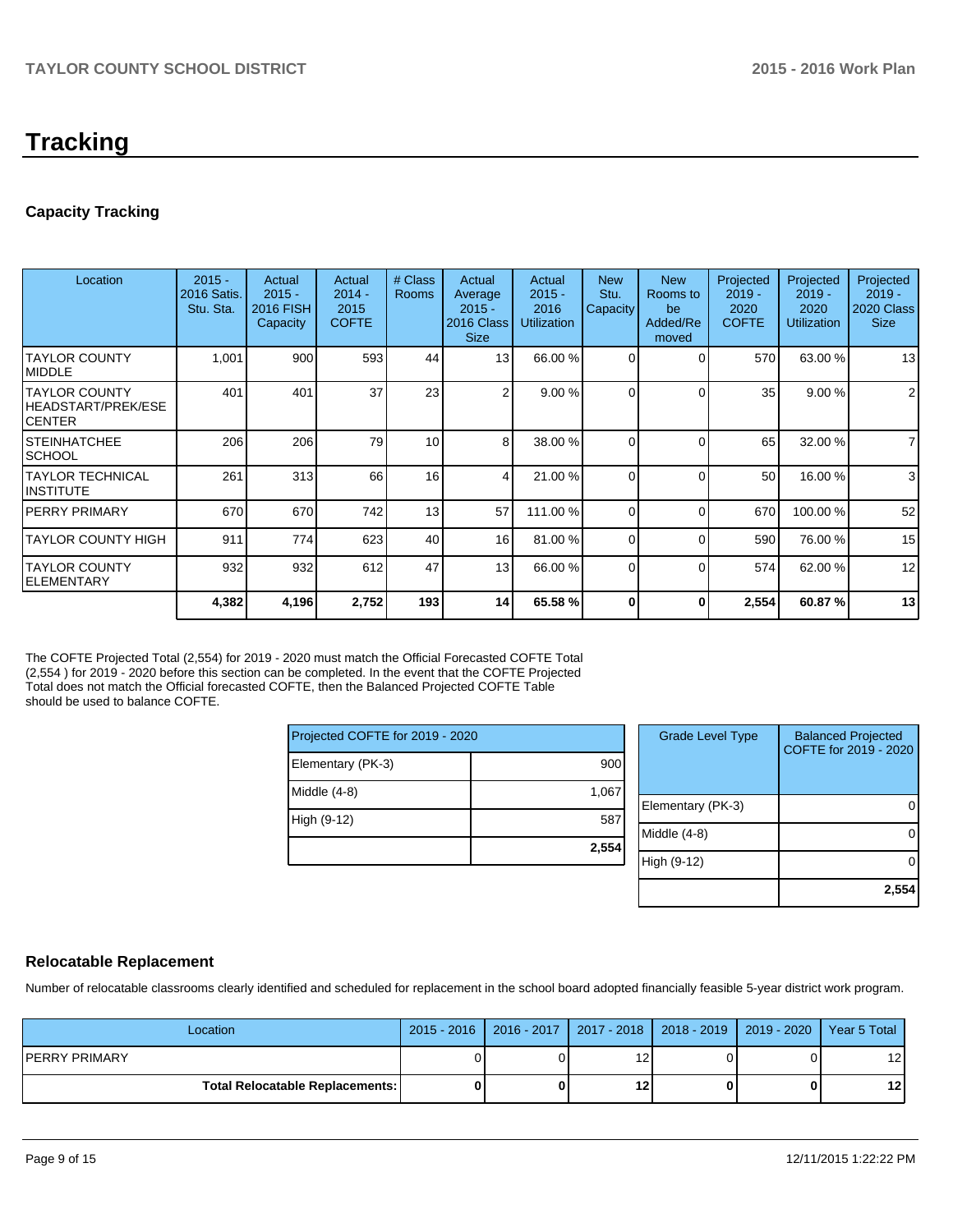### **Charter Schools Tracking**

Information regarding the use of charter schools.

Nothing reported for this section.

### **Special Purpose Classrooms Tracking**

The number of classrooms that will be used for certain special purposes in the current year, by facility and type of classroom, that the district will, 1), not use for educational purposes, and 2), the co-teaching classrooms that are not open plan classrooms and will be used for educational purposes.

| School                                 | School Type | $\parallel$ # of Elementary $\parallel$ # of Middle 4-8 $\parallel$ # of High 9-12 $\parallel$<br>K-3 Classrooms L | <b>Classrooms</b> | <b>Classrooms</b> | # of $ESE$<br><b>Classrooms</b> | # of Combo<br><b>Classrooms</b> | Total<br><b>Classrooms</b> |
|----------------------------------------|-------------|--------------------------------------------------------------------------------------------------------------------|-------------------|-------------------|---------------------------------|---------------------------------|----------------------------|
| <b>Total Educational Classrooms: I</b> |             |                                                                                                                    | oı                |                   |                                 | 0                               | $\bf{0}$                   |

| School                               | School Type | $\parallel$ # of Elementary $\parallel$ # of Middle 4-8 $\parallel$ # of High 9-12<br><b>IK-3 Classrooms I</b> | <b>Classrooms</b> | <b>Classrooms</b> | # of $ESE$<br><b>Classrooms</b> | # of Combo<br><b>Classrooms</b> | Total<br><b>Classrooms</b> |
|--------------------------------------|-------------|----------------------------------------------------------------------------------------------------------------|-------------------|-------------------|---------------------------------|---------------------------------|----------------------------|
| <b>Total Co-Teaching Classrooms:</b> |             |                                                                                                                | 0                 |                   |                                 | 0                               | 0                          |

### **Infrastructure Tracking**

**Necessary offsite infrastructure requirements resulting from expansions or new schools. This section should include infrastructure information related to capacity project schedules and other project schedules (Section 4).**

Taylor County School Board has purchased land next to the existing Taylor County Elementary School. This land has been approved by the board for the construction of a new Perry Primary School.

**Proposed location of planned facilities, whether those locations are consistent with the comprehensive plans of all affected local governments, and recommendations for infrastructure and other improvements to land adjacent to existing facilities. Provisions of 1013.33(12), (13) and (14) and 1013.36 must be addressed for new facilities planned within the 1st three years of the plan (Section 5).**

Not Specified

**Consistent with Comp Plan?** No

#### **Net New Classrooms**

The number of classrooms, by grade level and type of construction, that were added during the last fiscal year.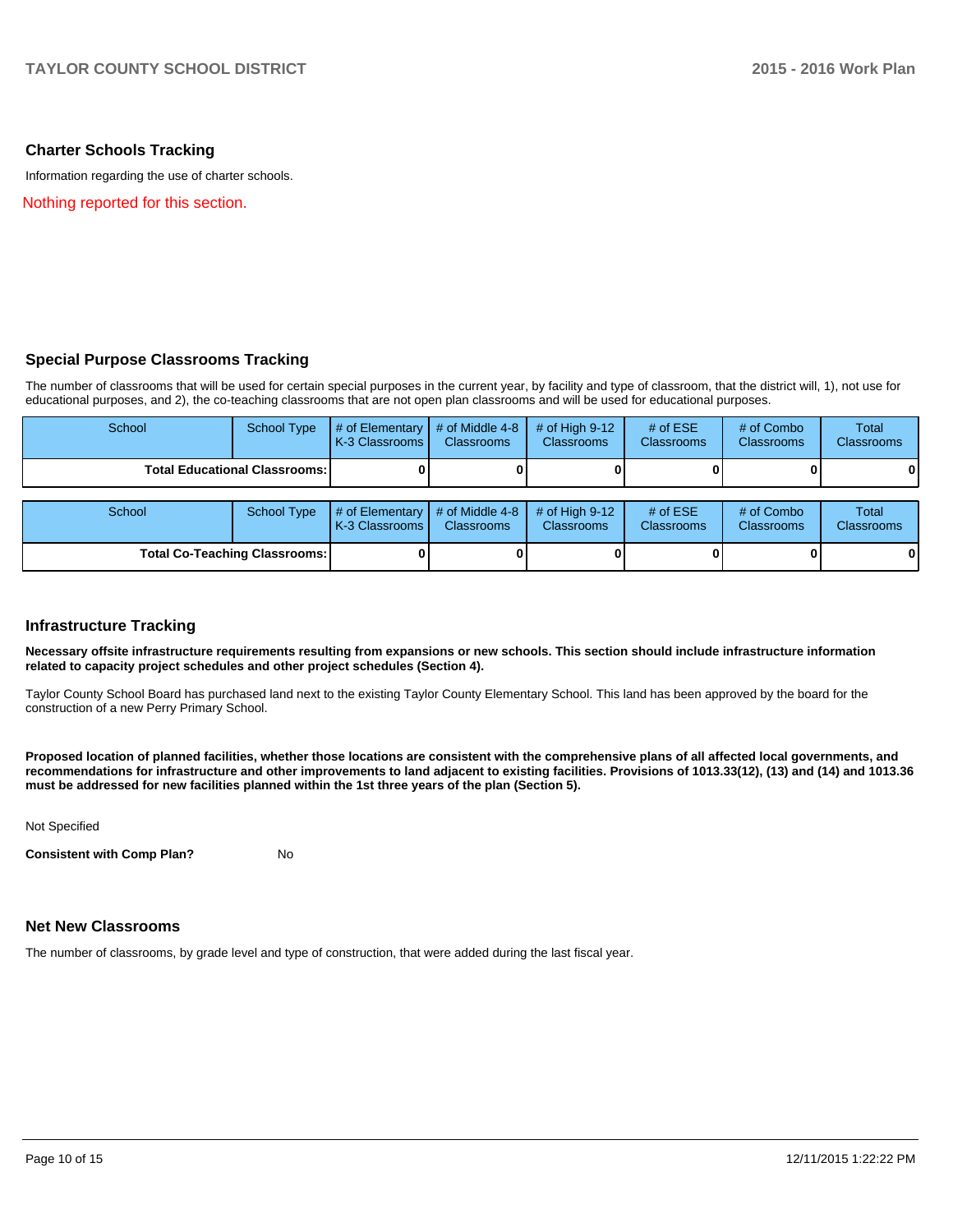| List the net new classrooms added in the 2014 - 2015 fiscal year.                                                                                       |                                                                        |                                   | List the net new classrooms to be added in the 2015 - 2016 fiscal<br>Ivear. |                      |                              |                            |                                |                        |
|---------------------------------------------------------------------------------------------------------------------------------------------------------|------------------------------------------------------------------------|-----------------------------------|-----------------------------------------------------------------------------|----------------------|------------------------------|----------------------------|--------------------------------|------------------------|
| "Classrooms" is defined as capacity carrying classrooms that are added to increase<br>capacity to enable the district to meet the Class Size Amendment. | Totals for fiscal year 2015 - 2016 should match totals in Section 15A. |                                   |                                                                             |                      |                              |                            |                                |                        |
| Location                                                                                                                                                | $2014 - 2015$ #<br>Permanent                                           | $2014 - 2015$ #<br><b>Modular</b> | $2014 - 2015$ #<br><b>Relocatable</b>                                       | 2014 - 2015<br>Total | $2015 - 2016$ #<br>Permanent | $2015 - 2016$ #<br>Modular | $2015 - 2016$ #<br>Relocatable | $2015 - 2016$<br>Total |
| Elementary (PK-3)                                                                                                                                       |                                                                        |                                   |                                                                             |                      |                              |                            |                                |                        |
| Middle $(4-8)$                                                                                                                                          |                                                                        |                                   |                                                                             |                      |                              |                            |                                | ΟI                     |
| High (9-12)                                                                                                                                             |                                                                        |                                   |                                                                             |                      |                              |                            |                                | O.                     |
|                                                                                                                                                         |                                                                        |                                   |                                                                             |                      |                              |                            |                                |                        |

# **Relocatable Student Stations**

Number of students that will be educated in relocatable units, by school, in the current year, and the projected number of students for each of the years in the workplan.

| <b>Site</b>                                 | $2015 - 2016$ | 2016 - 2017     | 2017 - 2018 | $2018 - 2019$ | $2019 - 2020$ | 5 Year Average  |
|---------------------------------------------|---------------|-----------------|-------------|---------------|---------------|-----------------|
| <b>TAYLOR COUNTY ELEMENTARY</b>             |               |                 |             |               |               |                 |
| <b>ITAYLOR COUNTY MIDDLE</b>                | 22            |                 | 12          | 12            |               | 12 <sub>l</sub> |
| TAYLOR COUNTY HEADSTART/PREK/ESE<br>ICENTER |               | 90 <sub>1</sub> |             |               |               | 18              |
| ISTEINHATCHEE SCHOOL                        |               | 20              |             |               |               | 4               |
| ITAYLOR TECHNICAL INSTITUTE                 |               |                 |             |               |               | $\Omega$        |
| IPERRY PRIMARY                              | 36            | 120             | 120         | 120           |               | 79              |
| ITAYLOR COUNTY HIGH                         |               |                 |             |               |               | $\overline{0}$  |

| Totals for TAYLOR COUNTY SCHOOL DISTRICT          |       |       |       |       |       |       |
|---------------------------------------------------|-------|-------|-------|-------|-------|-------|
| Total students in relocatables by year.           | 58    | 242   | 132   | 132   |       | 113   |
| Total number of COFTE students projected by year. | 2,674 | 2.650 | 2,631 | 2,579 | 2.554 | 2.618 |
| Percent in relocatables by year.                  | 2%    | 9%    | 5 % l | 5 % I | 0 % I | 4%    |

## **Leased Facilities Tracking**

Exising leased facilities and plans for the acquisition of leased facilities, including the number of classrooms and student stations, as reported in the educational plant survey, that are planned in that location at the end of the five year workplan.

| Location                                | # of Leased<br>Classrooms 2015 - I<br>2016 | <b>FISH Student</b><br><b>Stations</b> | Owner | # of Leased<br>l Classrooms 2019 - l<br>2020 | <b>FISH Student</b><br><b>Stations</b> |
|-----------------------------------------|--------------------------------------------|----------------------------------------|-------|----------------------------------------------|----------------------------------------|
| ITAYLOR COUNTY MIDDLE                   |                                            |                                        |       |                                              |                                        |
| TAYLOR COUNTY HEADSTART/PREK/ESE CENTER |                                            |                                        |       |                                              |                                        |
| ISTEINHATCHEE SCHOOL                    |                                            |                                        |       |                                              |                                        |
| ITAYLOR TECHNICAL INSTITUTE             |                                            |                                        |       |                                              |                                        |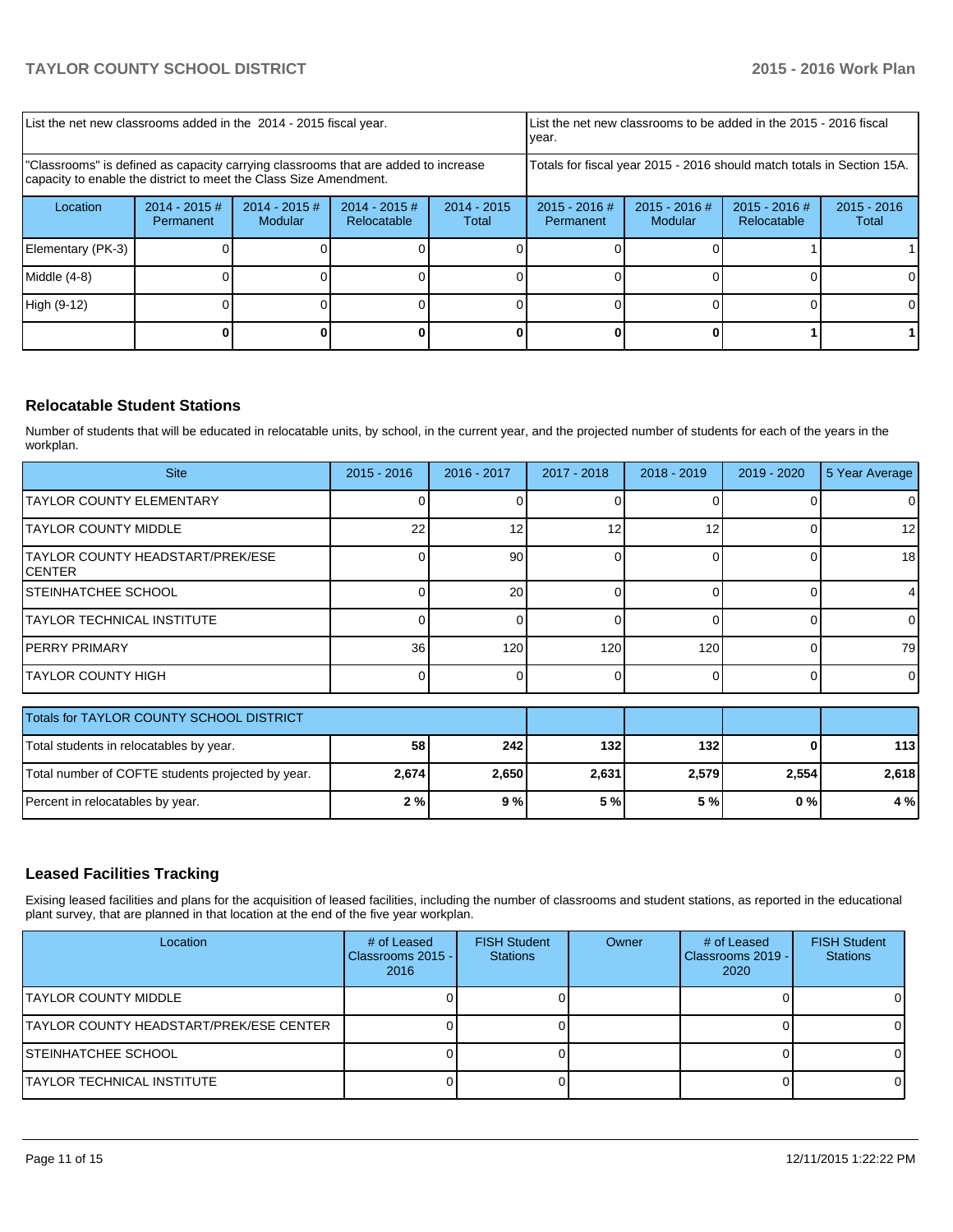# **TAYLOR COUNTY SCHOOL DISTRICT 2015 - 2016 Work Plan**

| PERRY PRIMARY            |  |  |  |
|--------------------------|--|--|--|
| TAYLOR COUNTY HIGH       |  |  |  |
| TAYLOR COUNTY ELEMENTARY |  |  |  |
|                          |  |  |  |

#### **Failed Standard Relocatable Tracking**

Relocatable units currently reported by school, from FISH, and the number of relocatable units identified as 'Failed Standards'.

Nothing reported for this section.

# **Planning**

### **Class Size Reduction Planning**

**Plans approved by the school board that reduce the need for permanent student stations such as acceptable school capacity levels, redistricting, busing, year-round schools, charter schools, magnet schools, public-private partnerships, multitrack scheduling, grade level organization, block scheduling, or other alternatives.**

The Taylor County School Board has discussed the possibility of building a K-2 school that would replace the existing k-2 school.

### **School Closure Planning**

**Plans for the closure of any school, including plans for disposition of the facility or usage of facility space, and anticipated revenues.**

In the event that the district builds a replacement school for Perry Primary, the existing school will be demolished.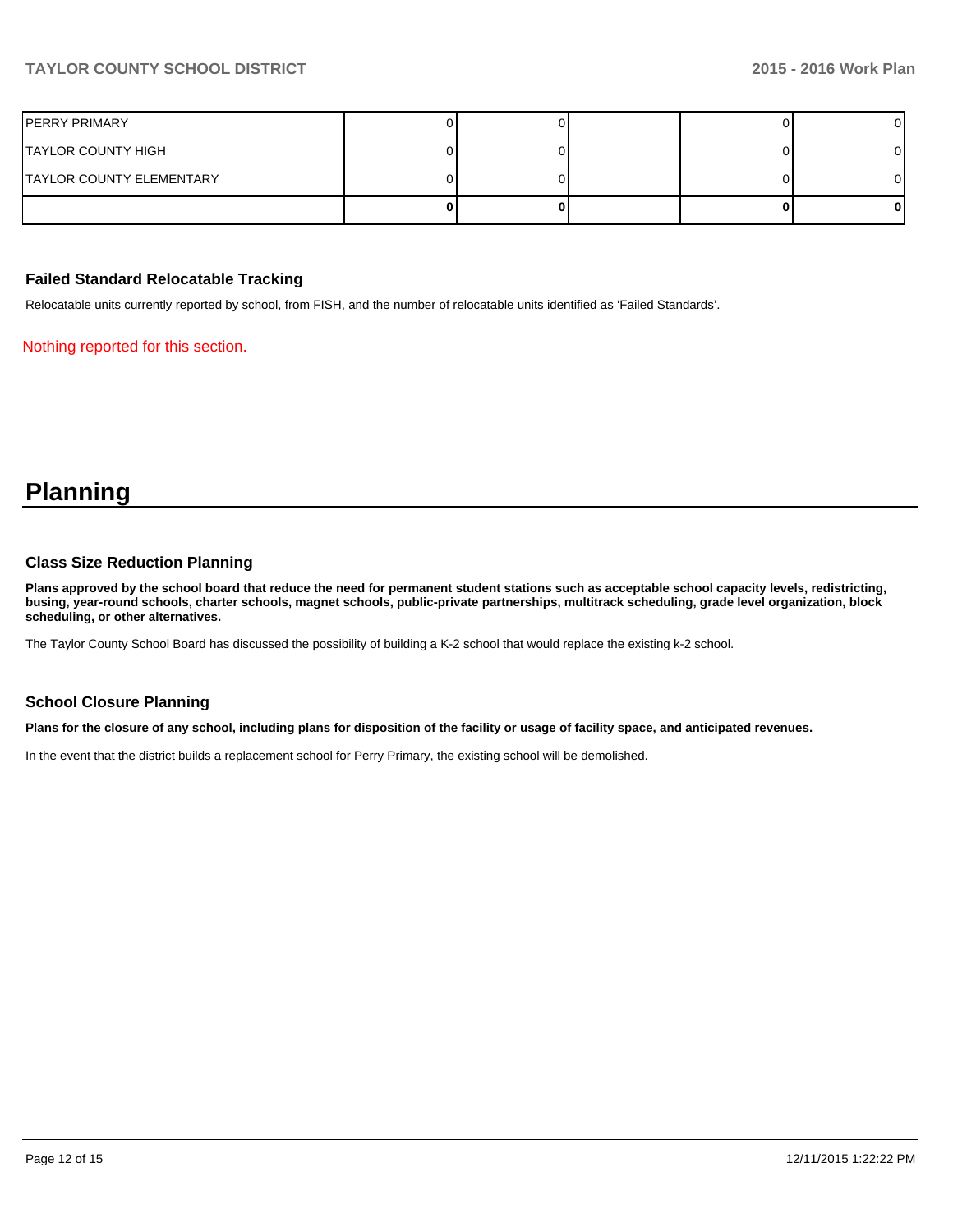# **Long Range Planning**

#### **Ten-Year Maintenance**

District projects and locations regarding the projected need for major renovation, repair, and maintenance projects within the district in years 6-10 beyond the projects plans detailed in the five years covered by the work plan.

Nothing reported for this section.

#### **Ten-Year Capacity**

Schedule of capital outlay projects projected to ensure the availability of satisfactory student stations for the projected student enrollment in K-12 programs for the future 5 years beyond the 5-year district facilities work program.

Nothing reported for this section.

### **Ten-Year Planned Utilization**

Schedule of planned capital outlay projects identifying the standard grade groupings, capacities, and planned utilization rates of future educational facilities of the district for both permanent and relocatable facilities.

| <b>Grade Level Projections</b>  | <b>FISH</b><br>Student<br><b>Stations</b> | Actual 2014 -<br>2015 FISH<br>Capacity | Actual<br>$2014 -$<br>2015<br><b>COFTE</b> | Actual 2014 - 2015<br><b>Utilization</b> | Actual 2015 - 2016 / 2024 - 2025 new<br>Student Capacity to be added/removed | Projected 2024<br>2025 COFTE | $-$ Projected 2024 -<br>2025 Utilization |
|---------------------------------|-------------------------------------------|----------------------------------------|--------------------------------------------|------------------------------------------|------------------------------------------------------------------------------|------------------------------|------------------------------------------|
| Elementary - District<br>Totals | 2.168                                     | 2,168                                  | ,458.00                                    | 67.25 %                                  |                                                                              | 1.400                        | 64.58 %                                  |
| Middle - District Totals        | 1.001                                     | 901                                    | 620.00                                     | 68.81 %                                  |                                                                              | 700                          | 77.69 %                                  |
| High - District Totals          | 1.205                                     | 995                                    | 765.00                                     | 76.88 %                                  |                                                                              | 650                          | 65.33 %                                  |
| Other - ESE, etc                | 450                                       | 505                                    | 94.00                                      | 18.61 %                                  |                                                                              | 100                          | 19.80 %                                  |
|                                 | 4,824                                     | 4,569                                  | 2,937.00                                   | 64.28 %                                  |                                                                              | 2,850                        | 62.38 %                                  |

**Combination schools are included with the middle schools for student stations, capacity, COFTE and utilization purposes because these facilities all have a 90% utilization factor. Use this space to explain or define the grade groupings for combination schools.**

No comments to report.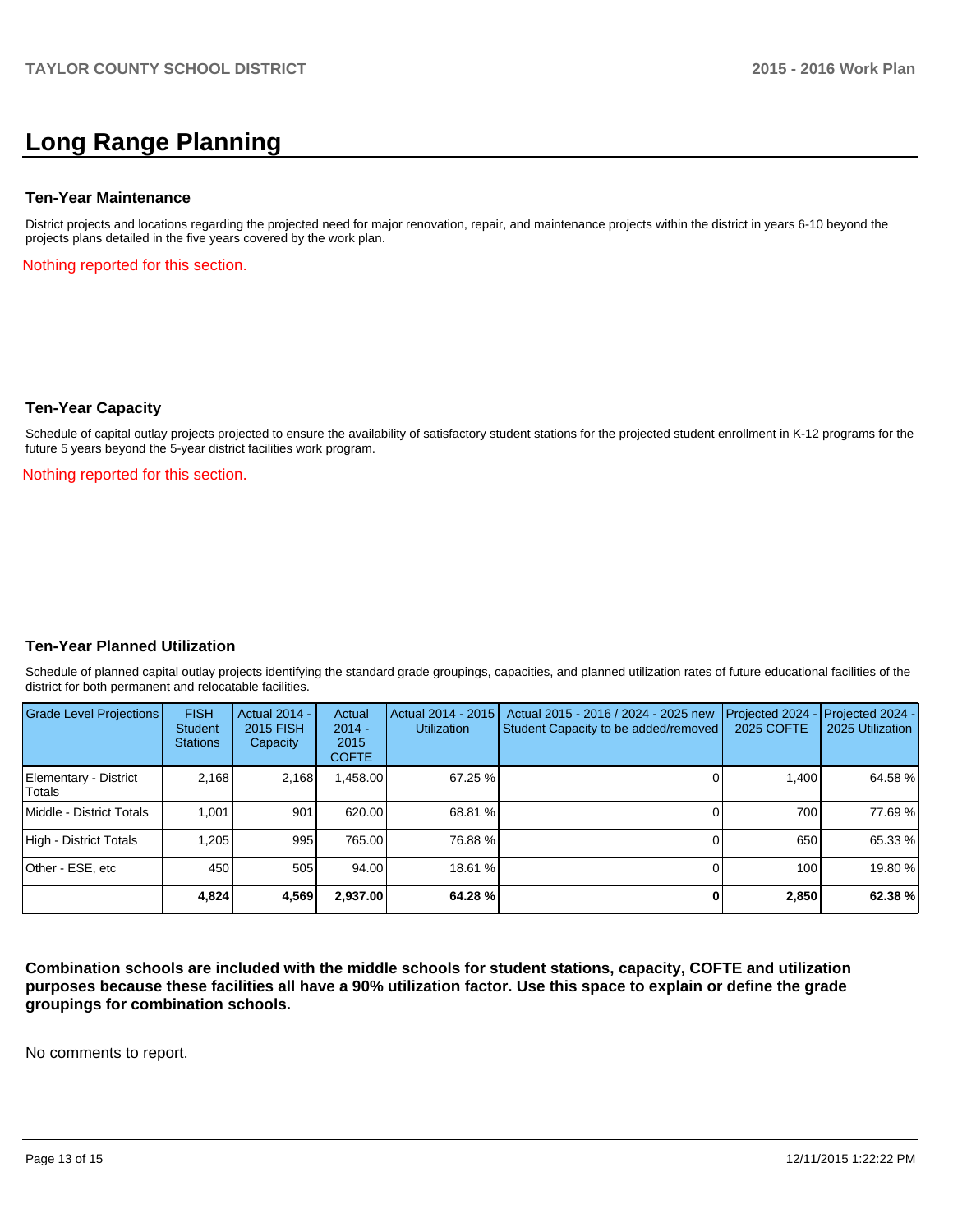#### **Ten-Year Infrastructure Planning**

**Proposed Location of Planned New, Remodeled, or New Additions to Facilities in 06 thru 10 out years (Section 28).**

Nothing reported for this section.

Plans for closure of any school, including plans for disposition of the facility or usage of facility space, and anticipated revenues in the 06 thru 10 out **years (Section 29).**

Nothing reported for this section.

#### **Twenty-Year Maintenance**

District projects and locations regarding the projected need for major renovation, repair, and maintenance projects within the district in years 11-20 beyond the projects plans detailed in the five years covered by the work plan.

Nothing reported for this section.

## **Twenty-Year Capacity**

Schedule of capital outlay projects projected to ensure the availability of satisfactory student stations for the projected student enrollment in K-12 programs for the future 11-20 years beyond the 5-year district facilities work program.

Nothing reported for this section.

### **Twenty-Year Planned Utilization**

Schedule of planned capital outlay projects identifying the standard grade groupings, capacities, and planned utilization rates of future educational facilities of the district for both permanent and relocatable facilities.

| Grade Level Projections         | <b>FISH</b><br><b>Student</b><br><b>Stations</b> | <b>Actual 2014 -</b><br>2015 FISH<br>Capacity | Actual<br>$2014 -$<br>2015<br><b>COFTE</b> | Actual 2014 - 2015<br><b>Utilization</b> | Actual 2015 - 2016 / 2034 - 2035 new<br>Student Capacity to be added/removed | Projected 2034<br>2035 COFTE | Projected 2034 -<br>2035 Utilization |
|---------------------------------|--------------------------------------------------|-----------------------------------------------|--------------------------------------------|------------------------------------------|------------------------------------------------------------------------------|------------------------------|--------------------------------------|
| Elementary - District<br>Totals | 2.168                                            | 2,168                                         | .458.00                                    | 67.25%                                   |                                                                              | 1.400                        | 64.58 %                              |
| Middle - District Totals        | 1.001                                            | 901                                           | 620.00                                     | 68.81 %                                  |                                                                              | 700                          | 77.69 %                              |
| High - District Totals          | .205                                             | 995                                           | 765.00                                     | 76.88 %                                  |                                                                              | 700                          | 70.35 %                              |
| Other - ESE, etc                | 450                                              | 505                                           | 94.00                                      | 18.61 %                                  |                                                                              | 100                          | 19.80 %                              |
|                                 | 4,824                                            | 4,569                                         | 2,937.00                                   | 64.28 %                                  |                                                                              | 2,900                        | 63.47 %                              |